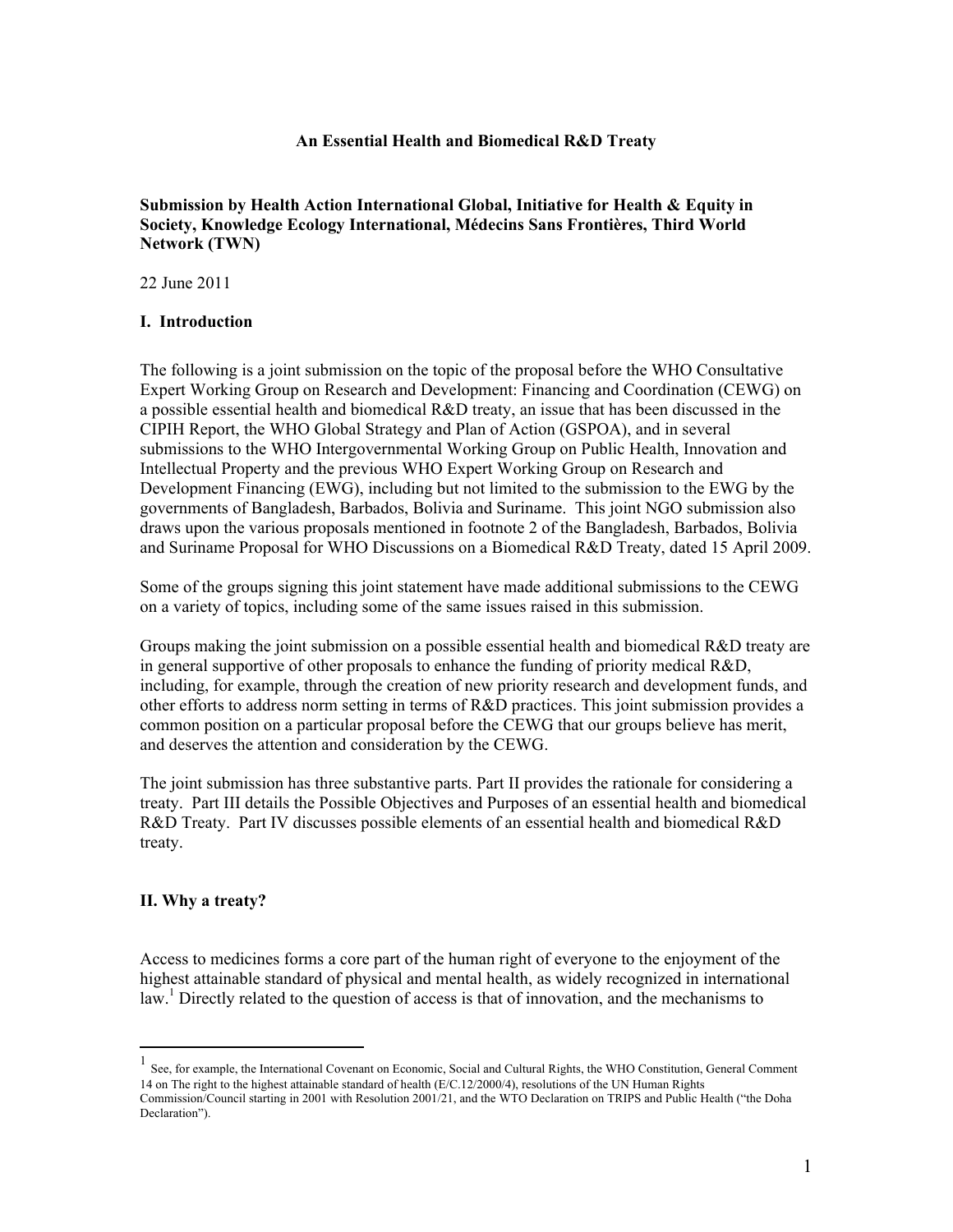ensure sustainable sources of funding for the development of new medical tools<sup>2</sup> including in particular those that address pressing health needs.

The international community needs an international legal framework to ensure (1) sustainable sources of financing for research and development focused on priority health needs, particularly for the needs of developing countries and especially the poorest or most vulnerable members of society,) and (2) an agreement that medical tools will be affordable and widely accessible to a global population of patients once they are developed.

Our current system fails on both counts. There are inadequate resources for priority research and development, particularly for diseases and conditions that primarily impact low-income persons living in developing countries, and health products are often not affordable.

An additional shortcoming of the existing system concerns excessive secrecy and inadequate sharing of knowledge, data, materials and technology, for research.

Since the 1970s, a limited number of programs and initiatives have been put in place to address the enduring challenge of ensuring access to medicines for all, largely focused on diseases that predominantly affect developing countries.<sup>3</sup> However, such initiatives are limited in the scope of diseases they cover, comprise a very small proportion of global R&D investment, and largely rely on the largesse of donors. The existing *ad hoc* patchwork of initiatives falls far short of the politically and financially sustainable institutional arrangements that are necessary to ensure **sufficient** global investment in medical R&D, **fair and equitable** arrangements for burdensharing<sup>4</sup>, efficient knowledge-sharing for scientific progress, and equitable access to the fruits of scientific progress.

The core policy challenge stems from the fact that medical knowledge (including R&D and basic scientific research) has the potential to be a global public good. Knowledge generated and disclosed in one country can benefit the entire global community, and sharing the knowledge with one party does not decrease the knowledge available to share with others (that is, it meets the dual public goods criteria of being both "non-excludable" and "non-rival in consumption"). However, there is a need to overcome the under investment in priority  $R&D$ . A binding international treaty that establishes a sustainable and predictable financing based on fair and equitable contributions from members could lead to increased total investment in R&D, advances in scientific progress, and a politically sustainable system for ensuring globally equitable access to health products. Guaranteeing fair contributions from all, and fair access to benefits for all, requires moving beyond an *ad hoc* system fueled by donors and development aid. It requires a politically negotiated agreement among states on the principles undergirding medical R&D, methods to generate sustainable sources of financing, and fair arrangements for sharing both the burdens and benefits of medical research. In recognition of this gap in the institutional architecture, the WHO Global Strategy and Plan of Action (WHA 61.21) noted the need for Member States to consider establishing a Medical R&D Treaty. International treaties help States to achieve shared objectives and meet shared interests by delineating roles, responsibilities, norms and expectations; surely there are few goals more universally shared than improving human health and advancing medical science.

<sup>&</sup>lt;sup>2</sup> The term "medical tools" hereafter should be understood to include vaccines, diagnostics and medicines.<br> $\frac{3}{2}$  Natable supports include the UNIGER (NINDN/seld Devel/N/UO Secolal Decenius on Terminal Disco

<sup>3</sup> Notable examples include the UNICEF/UNDP/World Bank/WHO Special Programme on Tropical Disease Training and Research; the establishment of roughly two dozen public-private product development partnerships (PDPs) since the mid-1990s, and various research programs of governments and private firms.

See discussion in of Part IV, paragraph 5.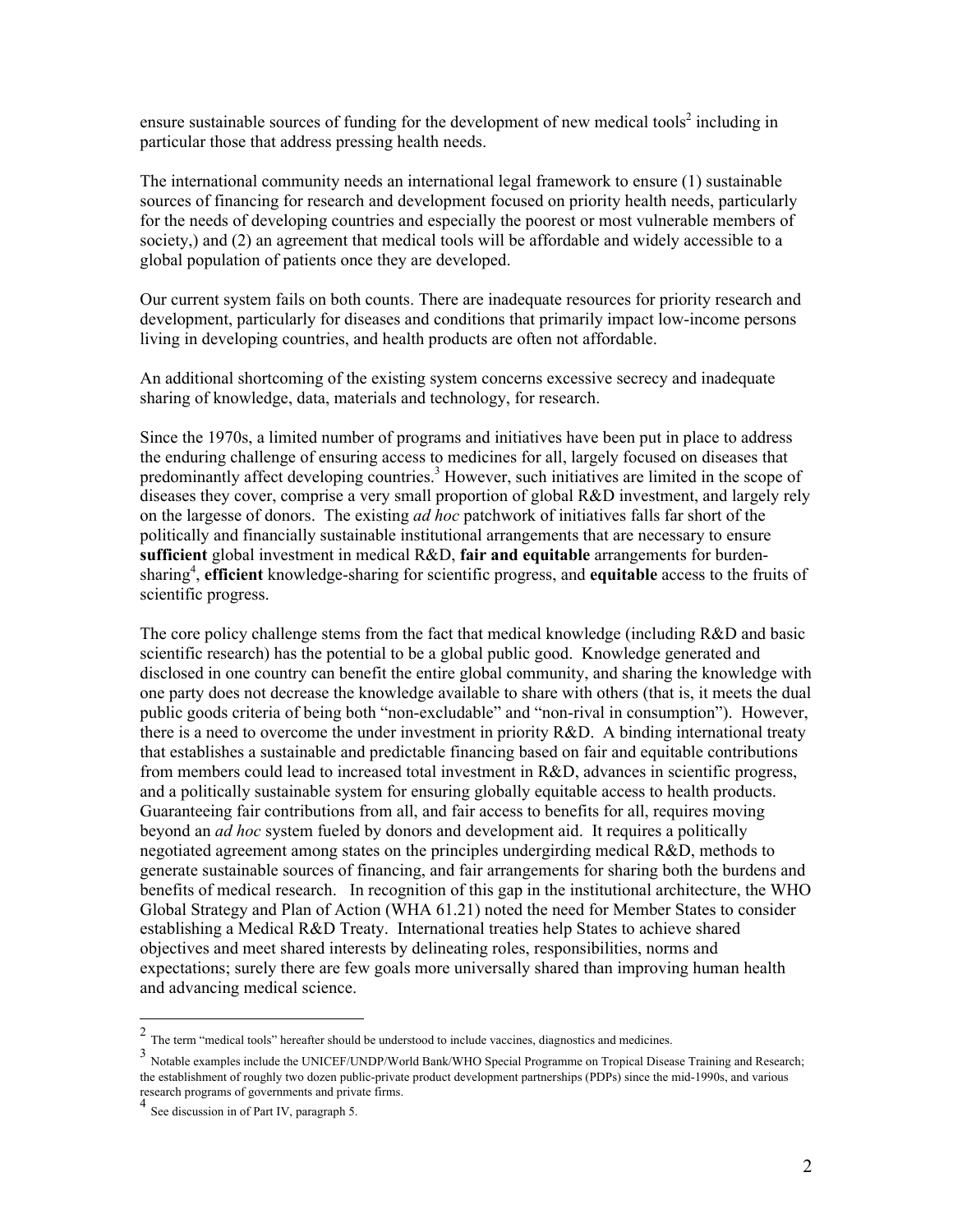It is for this reason that we propose that countries begin negotiations for such a treaty without delay, and under the auspices of the World Health Organization, which is mandated by its Constitution to propose such international agreements.<sup>5</sup> The following sections outline a proposed set of principles and goals that should guide such negotiations, and suggest the key elements that should be contained in such a treaty. While important details would need to be negotiated among Member States, we believe these principles and elements provide a sound foundation from which to begin such negotiations.

# **III. Possible Objectives and Purposes of the R&D Treaty6**

The organizations sponsoring this submission have developed the following text as regards the purpose and possible objectives that might be included in an essential health and biomedical R&D treaty:

## **Purpose**

The Treaty seeks to create a new global framework for supporting priority medical research and development that is based upon the fair and equitable sharing of the costs, access and benefits of research and development, incentives to invest in needs driven research and development consistent with human rights and with the goal of all sharing in the benefits of scientific advancement. This will involve norms and obligations on both national governments and international institutions.

## **Objectives**

Parties to the Treaty would seek to promote a sustainable system of medical innovation that will:

1) ensure adequate and predictable sources of finance for needs driven medical research and development relevant in particular to diseases and conditions which disproportionately affect developing countries.

2) allocate fairly the costs of supporting needs driven medical research and development, in particular, to meet the health needs of developing countries,

3) identify priority areas of needs driven research and development,

4) explore and promote a range of incentive schemes for health-needs driven research and development addressing the de-linkage of the costs of research and development and the price of health products, for example through the award of prizes that are designed to achieve the objective of de-linkage.

5) encourage the broad dissemination of information and sharing of knowledge and access to useful medical inventions including the facilitation of access

<sup>&</sup>lt;sup>5</sup> WHO Constitution, Article 2(k): "In order to achieve its objective, the functions of the Organization shall be:...(k)to propose conventions, agreements and regulations, and make recommendations with respect to international health matters and to perform such duties as may be assigned thereby to the Organization and are consistent with its objective;" Article 19: "The Health Assembly shall have authority to adopt conventions or agreements with respect to any matter within the competence of the Organization. A two-thirds vote of the Health Assembly shall be required for the adoption of such conventions or agreements, which shall come into force for

each Member when accepted by it in accordance with its constitutional processes."<br>6<br>Article 31 of the Vienna Convention of the Law of Treaties): "A treaty shall be interpreted in good faith in accordance with the ordinary meaning to be given to the terms of the treaty in their context and in the light of its object and purpose".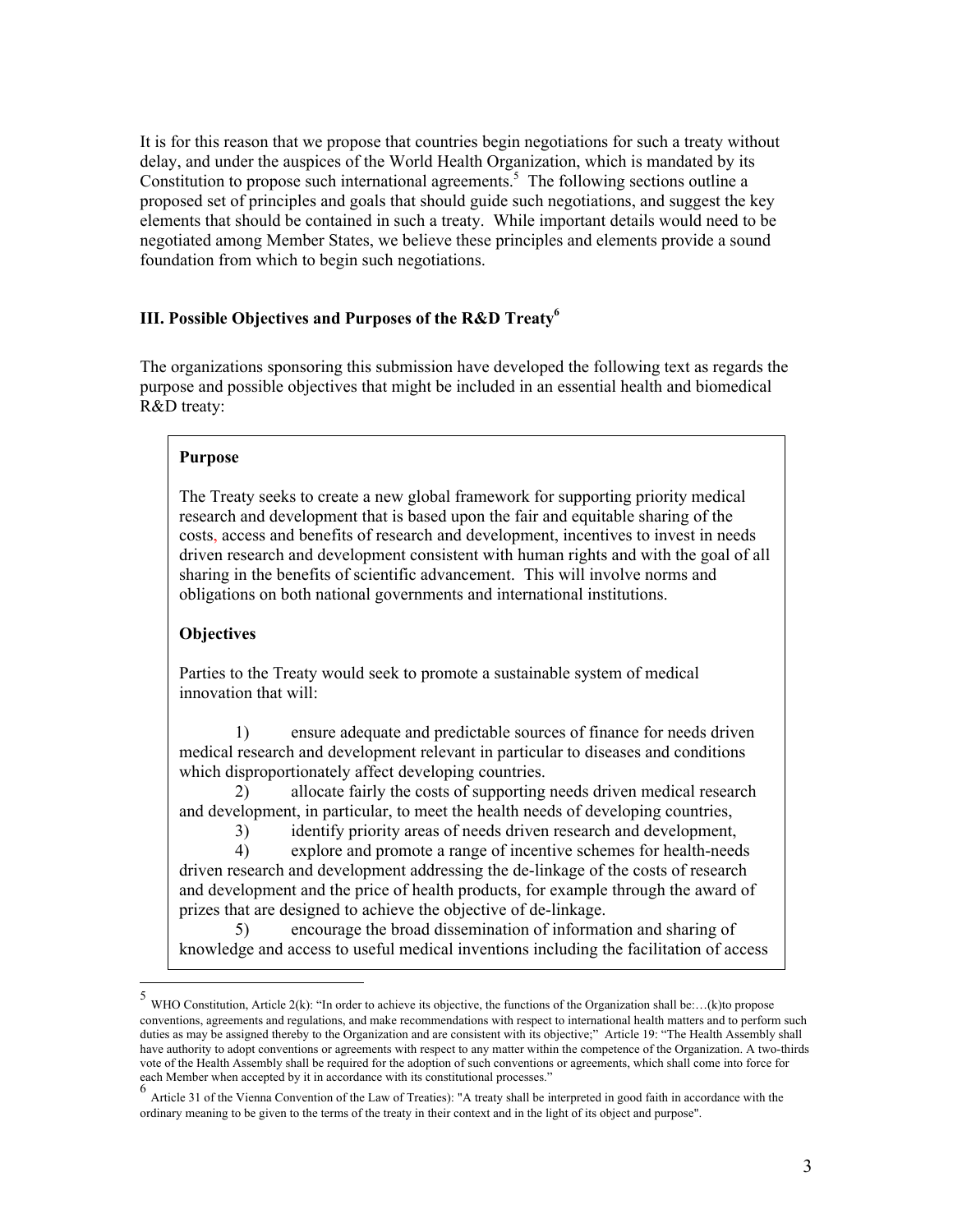to publicly funded research,

6) promote transparent and ethical principles for clinical trials involving human beings as a requirement of registration of medicines and health-related technologies, with reference to the Declaration of Helsinki, and other appropriate texts, on ethical principles for medical research involving human subjects, including good clinical practice guidelines, noting also that these ethical standards are in conflict with the ill advised practice of granting of exclusive rights in test data,

7) enable medical researchers to build upon the work of others,

8) support diversity and competition,

9) utilize cost effective incentives to invest in promising and successful research projects that address health care needs

10) enhance the transfer of and building of technological knowledge and R&D capacity to further social and economic welfare and development in developing countries and

11) promote equitable access to new medical technologies, so that all share in the benefits of scientific advancement.

# **IV. Possible Elements of a Treaty<sup>7</sup>**

The following comments address the possible elements that might be included in an essential health and biomedical R&D treaty.

1. Developing transparent and inclusive mechanisms and processes for facilitating health needs assessment, priority setting and the assessment of funding needs.

2. Developing mechanisms for coordination of R&D actors, including developing appropriate networks, facilitating periodic assessments of R&D coordination, providing guidance to R&D efforts at national, regional and international levels and advising on resource allocation, following priority setting, ,

3. Norms and mechanisms to ensure sufficient, regular, predictable and sustainable financing for R&D for type I, II and III diseases. Such financing should be primarily from government contributions based on their level of development and managed by structures that are guided by the principles of transparency, inclusiveness that stress participation of developing countries in decision-making processes, equity and high governance standards. Financing of R&D should be for:

(a) R&D that results in quality health products that are accessible, affordable, acceptable

<sup>7</sup> These elements are inspired by the 15 April 2009 submission by Bangladesh, Barbados, Bolivia and Suriname to the WHO EWG entitled, "Proposal for WHO Discussions on a Biomedical R&D Treaty". http://www.who.int/phi/Bangladesh\_Barbados\_Bolivia\_Suriname\_R\_DTreaty.pdf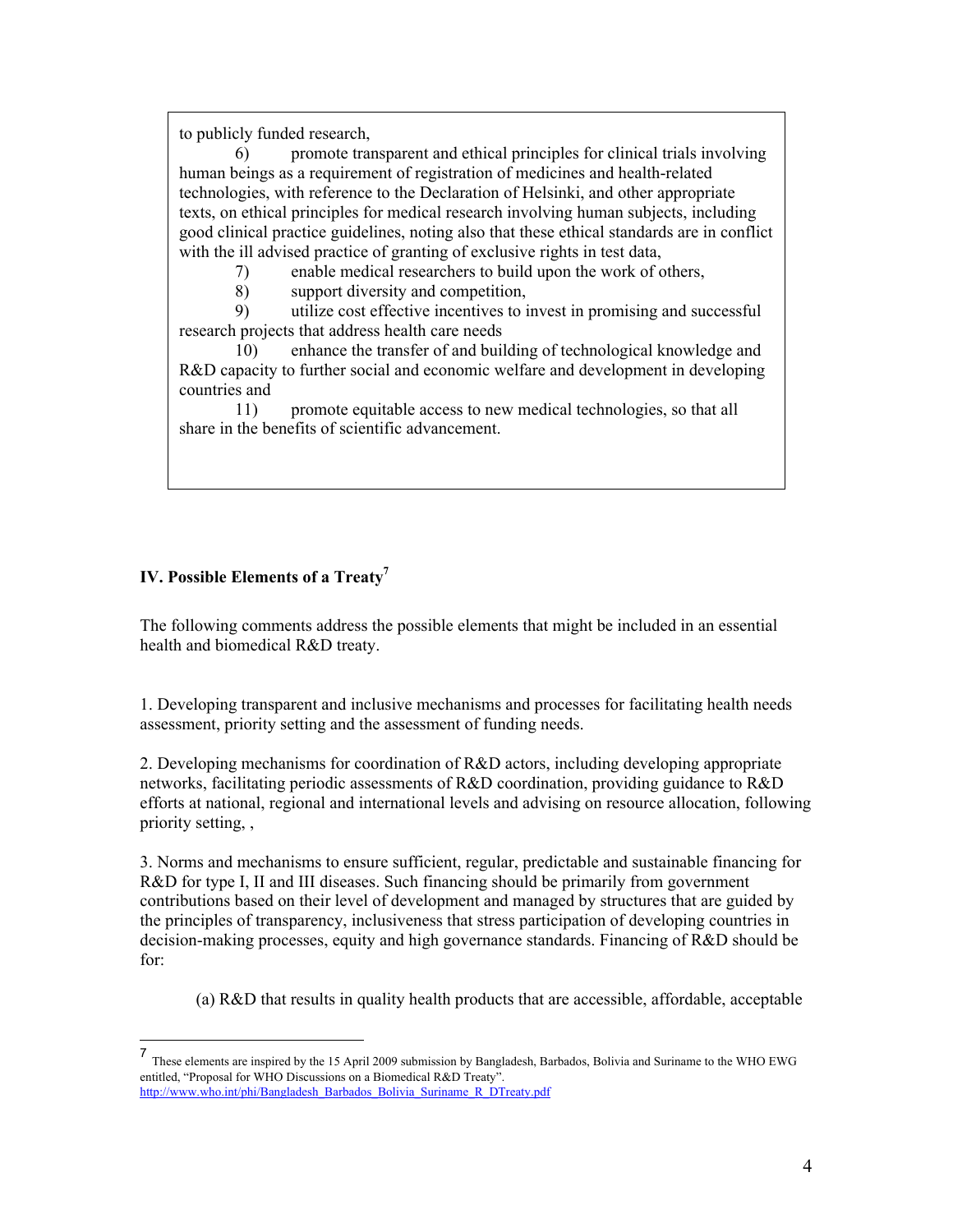and appropriate for the target populations;

(b) R&D incentive models that de-link the cost of R&D from the price of the product and ensure that emerging R&D outcomes are available for promoting further research and facilitating generic competition, as well as affordable to those in need. Such models can be applied across the range of current funding mechanisms such as grant funding but also to newer mechanisms such as prizes. these models must also ensure that outcomes and data generated from funded R&D are not monopolized but are available for follow-on research

(c) The development and delivery of health products and medical devices to address the special health needs of developing countries including the development of global health priority products, such as antibiotics.

(d) All aspects of R&D including basic health-related science and initiatives that facilitate wide dissemination of medical knowledge such as open libraries for materials, open databases, open access medical publishing, and other initiatives ;

(e) Conducting clinical trials associated with the development and independent evaluation of new health products with full disclosure of clinical trial data.

(f) Initiatives that build and strengthen the local R&D capacity of developing countries.

(g) Strengthening drug regulatory capacity regarding the safety and quality of medicines

4. Measures to facilitate, encourage, and otherwise stimulate new incentives for R&D that are designed to de-link R&D cost from high product prices to ensure R&D outcomes are accessible and affordable, reward innovations that improve health outcomes, such as medical innovation inducement prizes and rewards to share access to knowledge, data, materials and technology, and which do not rely on legal monopolies.

5. Norms for minimal levels of contribution to medical R&D from all Parties, considering factors such as each nation's level of development, size of economy and capacity to pay; through a variety of means, including taxes, contributions in kind.

6. Global norms to facilitate access to government funded research.

7. Norms and measures regarding transparency of global medical innovation, including but not limited to:

(a) Standards for disclosures of information regarding clinical trials that are appropriate and beneficial, regarding results and information on Safety, Quality and Efficacy, in publicly and easy accessible registries.

(b) Requirements for greater disclosure of the costs of R&D inputs, such as the costs of clinical trials;

(c) Disclosure of prices and revenues of products in order to deepen analysis of the performance of mechanisms.